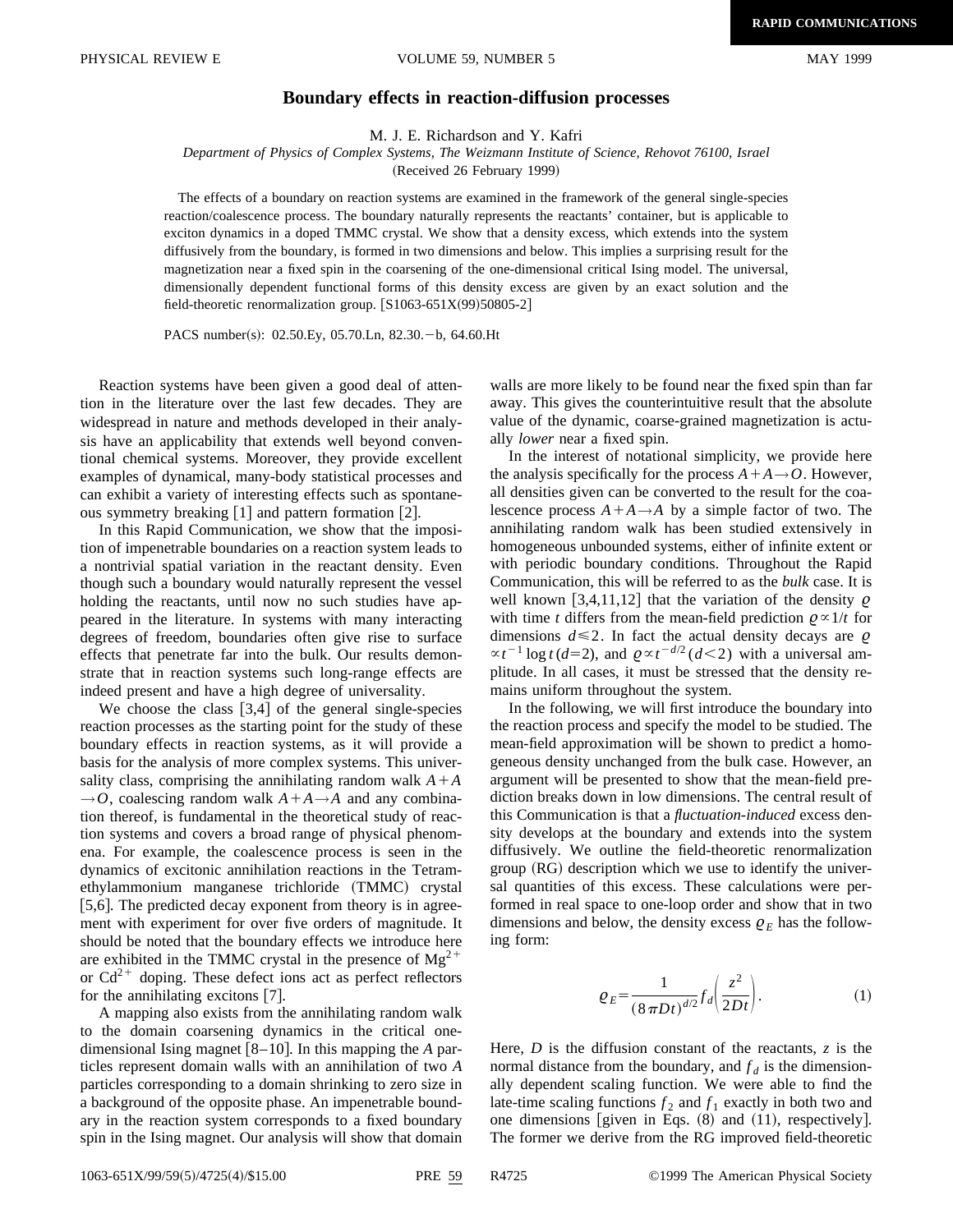calculation and the latter from an exact solution. Finally, in the context of surface critical phenomena, the behavior in the related *ballistic annihilation* reaction system will be briefly examined and compared with the diffusive case.

We now introduce the model. The system is defined on a hypercubic, *d*-dimensional lattice with a lattice spacing of unity. The lattice, is infinite in  $d-1$  transverse dimensions and semi-infinite (sites  $1,2,\ldots,\infty$ ) in what will be called the *z* direction. At time  $t=0$  the lattice is filled with an initial density  $\varrho_0$  of identical particles that perform two types of dynamics: diffusion and mutual annihilation. The diffusion is represented by each particle hopping at a rate *D* to any neighboring site at random. A hop from site  $z=1$  towards the boundary is disallowed. The diffusion is independent for each particle, and hence multiple occupancy of each site is possible, leading to bosonic particle statistics. However, if there are  $n \geq 2$  particles on a particular site, a reaction can occur there with a rate  $\lambda n(n-1)$  to reduce *n* by 2.

The above dynamics can be approximated by a *mean-field* description. This involves ignoring all possible correlations by considering a self-consistent equation involving just the average density  $\overline{\varrho}$ . In the continuum limit the boundary is enforced by a zero-current restriction, thus

$$
\partial_t \overline{\rho} = D \nabla^2 \overline{\rho} - 2\lambda \overline{\rho}^2 \quad \text{with} \quad \partial_z \overline{\rho}|_{z=0} = 0. \tag{2}
$$

The boundary restriction is compatible with the bulk solution  $\overline{\varrho} = \varrho_0/(1+\varrho_0 2\lambda t)$ . Hence, in the absence of strong fluctuations, the density is uniform throughout the system.

However, correlations must be properly accounted for in low dimensions. Consider the dynamics of the model, in one dimension, up to a time *t* and far from the wall. Because random walks in one dimension are recurrent, most particles within a diffusion length  $l_b \sim \sqrt{2Dt}$  in the bulk, will have interacted and annihilated. This leads to a density in the bulk of the system of  $Q_b \approx l_b^{-1} \approx c_b / \sqrt{t}$ . However, close to the wall the diffusion length is smaller,  $Q_w \approx l_w^{-1} \approx c_w / \sqrt{t}$  since  $c_w > c_h$ , leading to a density excess near the boundary.

Nevertheless, this argument is rather crude and a method for systematically including fluctuations is required. The RG has provided such a method for calculating bulk quantities  $[4,11,13-15]$ , with the advantage of clearly identifying universal properties. We now present an overview of the generalization to a system with a boundary: a case technically more complicated due to the lack of translational invariance. Details of the calculation will be provided elsewhere  $[16]$ .

The field-theoretic description is obtained by first writing a *master equation*. This describes the flow of probability between microstates of the system and is conveniently written in second-quantized form  $\partial_t |P\rangle = -\mathcal{H}|P\rangle$ . The vector  $|P\rangle$  is the probability-state vector written in a Fock space and acted upon by the evolution operator *H*,

$$
\mathcal{H} = \sum_{i} \left( D \sum_{j} a_i^{\dagger} (a_i - a_j) - \lambda [1 - (a_i^{\dagger})^2] a_i^2 \right), \tag{3}
$$

where  $a^{\dagger}$ , *a* are the usual bosonic operators. The sum *i* is over all lattice sites, and the sum *j* is over all of site *i*'s neighbors, with the condition that both sums are restricted to the half-space.

The algebraic description  $H(a, a^{\dagger})$  is mapped onto a continuum path-integral for the action  $S(\phi,\bar{\phi})$  where the complex fields  $\phi$  and  $\overline{\phi}$  are analogous to *a* and  $a^{\dagger}-1$ . The action  $S = S_D + S_R + S_{\varrho_0}$  comprises diffusion  $S_D$ , reaction  $S_R$ , and initial-condition  $S_{\varrho_{0}}$  components. The diffusive part provides the propagator for the theory, which is Gaussian for the transverse dimensions and has the the following ''mirrored'' form for the *z* dimension

$$
\mathcal{G}_z(z_f, z_i, t) = G(z_f - z_i, t) + G(z_f + z_i, t),\tag{4}
$$

where  $G(z,t)$  is a Gaussian with a standard deviation of 2*Dt*. The other components in the action are

$$
S_R = 2\lambda \int_0^t dt \int_{z>0} d^d r \overline{\phi} \phi^2 + \lambda \int_0^t dt \int_{z>0} d^d r \overline{\phi}^2 \phi^2,
$$
  

$$
S_{\varrho_0} = -\varrho_0 \int_0^t dt \int_{z>0} d^d r \overline{\phi} \delta(t).
$$
 (5)

The upper critical dimension of the theory is  $d_c=2$  and observables were rendered finite by dimensional regularization in  $d=2-\epsilon$ . The propagator is not dressed by the interactions  $(5)$ , implying the boundary remains effectively reflecting on all scales. In the language of surface critical phenomena, this corresponds to the *special transition* [17] persisting at all orders. This is different from the behavior frequently seen in equilibrium surface critical phenomena  $[18]$  and in related nonequilibrium systems [19]. In fact only the reaction rate  $\lambda$ is renormalized, with a fixed point structure identical to the bulk case  $[11]$ . This is understandable, as physically the renormalization of  $\lambda$  is connected to the fact that random walks in two dimensions and below are recurrent: a feature unaffected by the presence of a boundary.

To get nontrivial, *z*-dependent results it is clear (from the lack of an excess in the mean-field equation) that the RG improved perturbation expansion must be taken to at least one-loop order. Writing the density as an expansion in  $\epsilon$  $=2-d$  and splitting the contribution into an excess  $\varrho_E(z,t)$ and a homogeneous, background bulk density  $\rho_B(t)$ ,

$$
\varrho(z,t) = \varrho_B(t) + \varrho_E(z,t),\tag{6}
$$

the homogeneous bulk density for  $d < 2$  is found to be

$$
\varrho_B(t) = \frac{1}{4\pi\epsilon(Dt)^{d/2}} \left( 1 + \frac{\epsilon}{4} \left[ 2\log(8\pi) - 5 \right] \right) + O(\epsilon).
$$
\n(7)

This is exactly the result found in  $[11]$  as expected.

However, a fluctuation-induced density excess is also found, representing the new result from this calculation,

$$
\varrho_E(z,t) = \frac{1}{8\,\pi(Dt)^{d/2}} f_2\left(\frac{z^2}{2Dt}\right) + O(\epsilon),
$$
\n
$$
f_2(\xi^2) = \int_0^1 ds \int_0^s dr \left(\frac{r}{s}\right)^2 \frac{\exp\left(-\frac{\xi^2}{(2-s-r)}\right)}{\left[(s-r)(2-s-r)\right]^{1/2}}.
$$
\n(8)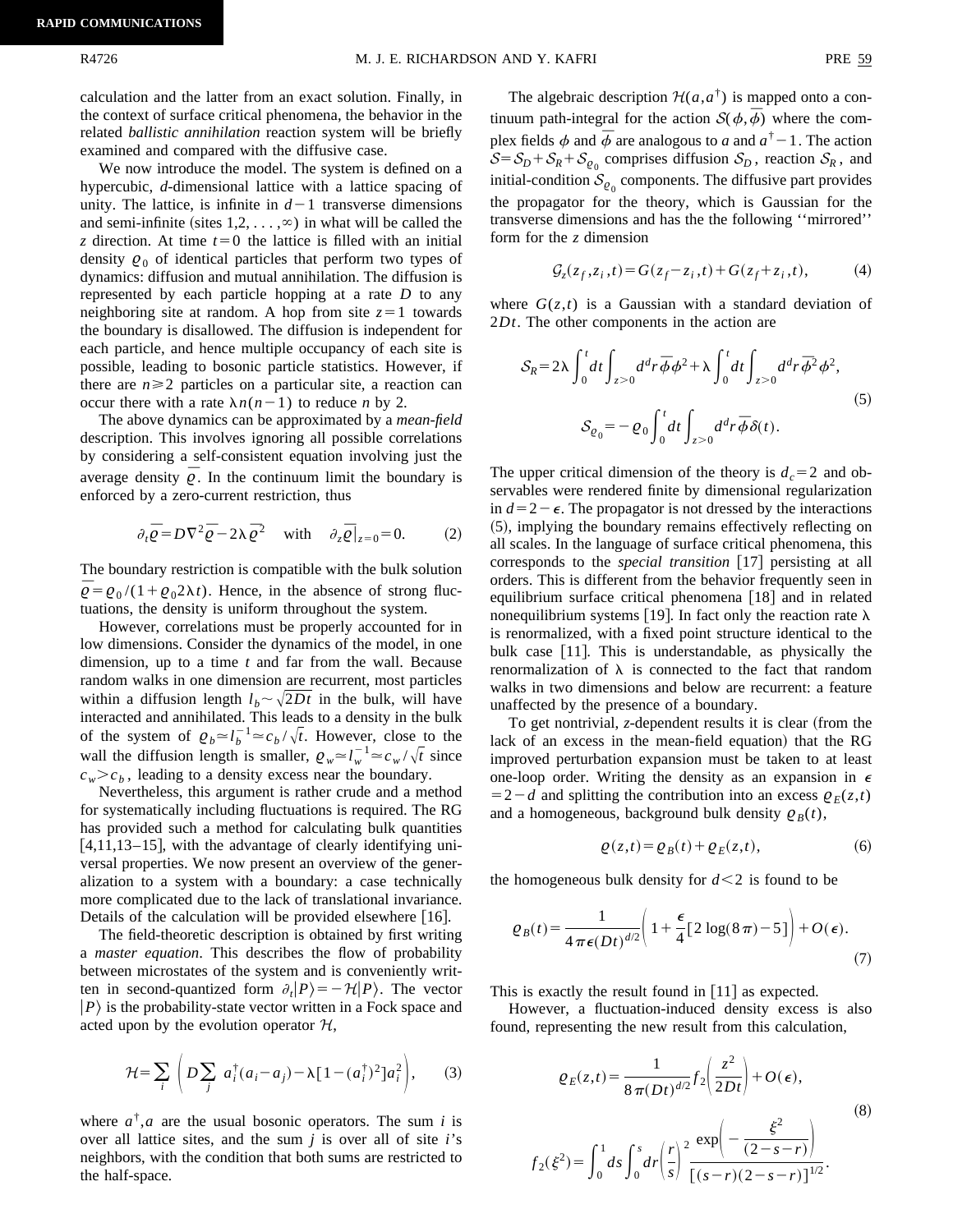

FIG. 1. The density excess in one and two dimensions,  $f_1$  and  $f_2$ . The RG result  $f_2$  is compared with simulations at time *t*  $=10$  (O) and  $t=80$  (\*). The exact result  $f_1$  calculated for infinite reaction rate is compared with a simulation for finite reaction rate  $\lambda = 1/2$  (+), demonstrating the universality.

The function [20] has the asymptotics  $f_2 \sim \exp(-\xi^2/2)/\xi^3$ and is plotted in Fig. 1. A few things should be noted about the form of  $\varrho_E$ . First, this excess is not localized at the boundary but *extends into the system* diffusively, by virtue of its functional dependence of  $z^2/Dt$ . Also, the excess shares the same universality as the bulk density in that it is independent of the reaction rate  $\lambda$  and the initial density  $\varrho_0$ . Finally, for  $d < 2$  the amplitude of the excess decays with the same exponent as the bulk. Hence, the ratio of the boundary to the bulk density

$$
\frac{\varrho(0,t)}{\varrho_B(t)} = 1 + \epsilon \left( \frac{3}{4} + \frac{\pi}{2} - \frac{3\pi^2}{16} \right) + O(\epsilon^2)
$$
 (9)

is a constant, universal quantity independent of *all* system parameters except the dimension.

The behavior in two dimensions provides for an interesting result: the one-loop calculation Eq.  $(8)$  is the *exact* latetime density excess. It is independent from the renormalized reaction rate and therefore represents the universal leading order, with higher-loop corrections decaying as  $(t \log t)^{-1}$ . The excess given in Eq.  $(8)$  gives surprisingly accurate results even for short times, as can be seen in Fig. 1 where the result for the density excess is compared with simulations.

The RG has provided information about the general behavior of the density excess as a function of dimension. The universal quantities have been identified and the excess density correctly predicted for late times in  $d=2$ . Unfortunately, the  $\epsilon$  expansion gives disappointing results for the amplitude in  $d=1$ . Motivated by the mapping of the reaction dynamics onto the Ising magnet and the related excitonic coalescence process, we now provide the exact solution in one dimension. We generalize the bulk model described in  $[12]$  to include an impenetrable boundary. The on-site reaction rate is chosen to be infinite, and hence, a site in the system can be occupied by at most one particle. The dynamical rules can be written in terms of the possible evolutions of a pair of neighboring sites. Denoting a particle on site  $k$  by  $A_k$  and an empty site by  $O_k$ , the allowed changes are

$$
O_z A_{z+1} \leftrightarrow A_z O_{z+1}, \text{ with a rate } D,
$$
  

$$
A_z A_{z+1} \to O_z O_{z+1} \text{ with a rate } 2D,
$$
 (10)

where the site label  $z=1,2,...$  is restricted to positive integers. The master equation can be written in the language of spin- $\frac{1}{2}$  operators, and we were able to solve for the density using a similarity transformation found in  $[21]$  (details of the calculation will be presented elsewhere  $(16)$ . The density can be written as a sum of Bessel functions, of which the continuum limit gives the following density excess:

$$
Q_E(z,t) = \frac{1}{\sqrt{8\pi Dt}} f_1\left(\frac{z^2}{2Dt}\right),
$$
  

$$
f_1(\xi^2) = \sqrt{2} \operatorname{erfc}\left(\frac{\xi}{\sqrt{2}}\right) \exp\left(\frac{-\xi^2}{2}\right) - \operatorname{erfc}(\xi).
$$
 (11)

This function has the asymptotics  $f_1 \sim \exp(-\xi^2/2)/\xi$  and is plotted in Fig. 1. Again, the bulk component of the density  $\rho_B = 1/\sqrt{8\pi Dt}$  was found to be identical to the infinite case [12]. As expected, the form of the solution is in agreement with that predicted from the RG treatment. The universal ratio of the density near the boundary to the bulk density given in Eq. (9) is found to be exactly  $\sqrt{2}$ . It should be noted that the one-loop RG prediction for the universal ratio [given in Eq. (9) with  $\epsilon=1$  is numerically  $\sim$  1.47 for one dimension, and therefore gives quite a fair indication of the exact value. This should be compared with the poor one-loop predictions for the amplitudes of the density itself in one dimension.

The universality (independence from the reaction rate  $\lambda$ ) predicted by the RG treatment, can be seen by comparing this exact result for  $\lambda = \infty$  with data from a simulation of a system with finite reaction rate  $(Fig. 1)$ .

The result, Eq.  $(11)$ , gives the time-dependent probability density of domain walls in the coarsening, one-dimensional critical Ising model near a very strong magnetic field, i.e., a fixed spin. The magnitude of the coarse-grained magnetization is a function of the local density of domain walls: the fewer the domain walls the higher the magnetization. Hence, the result implies that the absolute value of the magnetization measured near a fixed spin is lower than in the bulk of the system. It would be very interesting to see if this dynamic effect is seen in other magnetic systems or in higher dimensions.

In summary, results have been presented from an analysis of a reaction-diffusion process near an impenetrable boundary. The mean-field equation was shown to predict a flat density profile. However, it was demonstrated that in two dimensions and below, a density excess develops at the boundary. In one dimension it was found that the density excess is as significant a contribution as the bulk density with both decaying as  $\sim t^{-1/2}$ . In two dimensions the excess was found to be marginally subdominant, decaying as  $t^{-1}$ . Both of these density excesses share the same universality as the bulk density, in that they are independent of the reaction rate and the initial density. Moreover, a higher degree of universality was found in the ratio between the boundary and bulk densities: a quantity depending only on the dimension